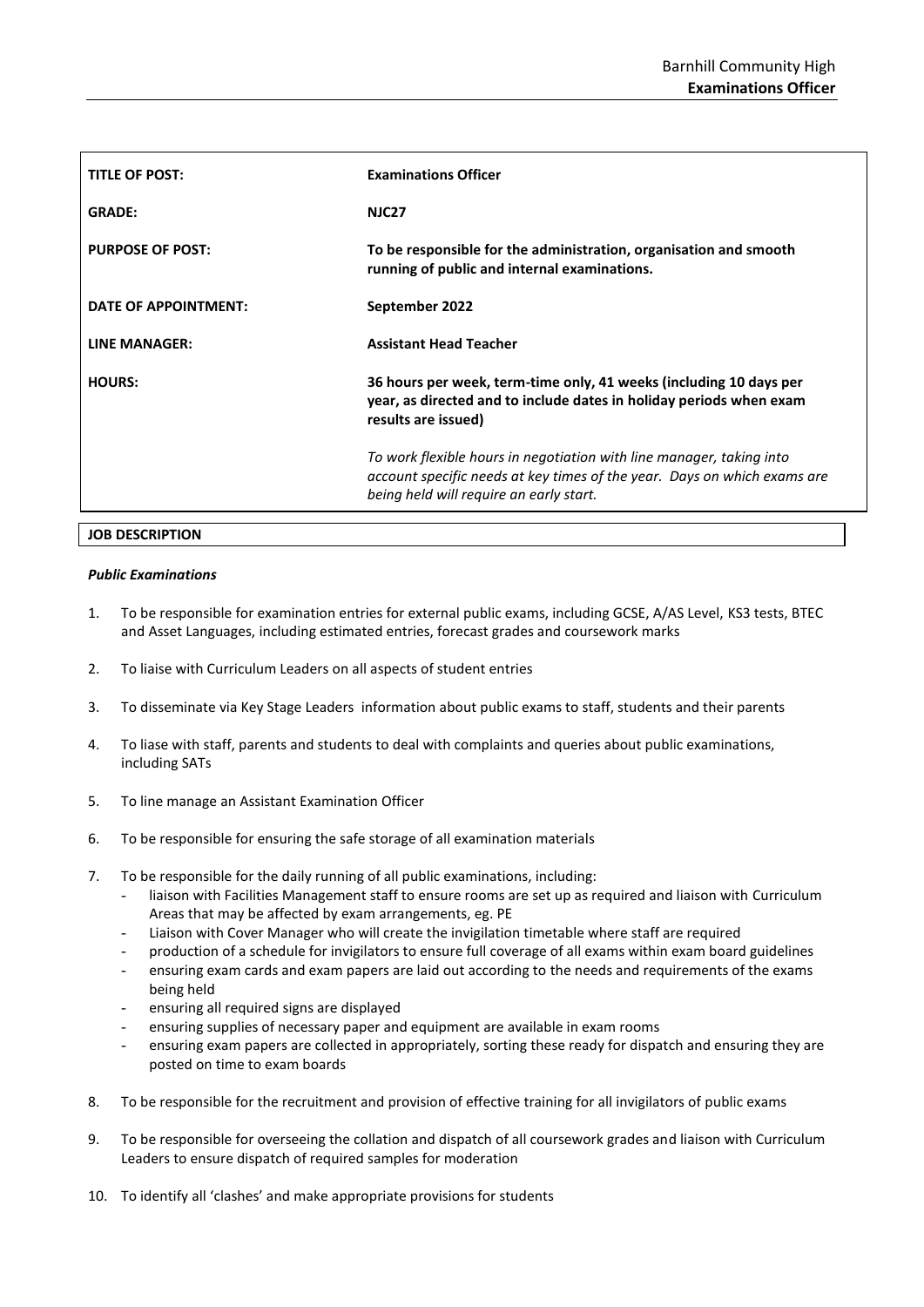- 11. To ensure students are briefed on examination procedures and conduct and to produce guidelines for staff and students
- 12. To provide relevant statistics on examination entry and examination results to the Leadership Group, Governors, the LA, the DFE and others as required
- 13. To be present on the days the school is notified of results to oversee the distribution of results and to work with the Deputy Head (Curriculum) to produce relevant statistics
- 14. To be responsible for examination stationery
- 15. To make arrangements, in liaison with the Leadership Group, for the distribution of final certificates to students
- 16. To liase with the SENCO to ensure all applications and arrangements for special consideration are made
- 17. Where required, under the school's Examinations Policy, to arrange for retrieval of costs of examination entry from absentees
- 18. To be responsible for the collation of Teacher Assessment levels at the end of Key Stage 3 in July and to ensure these are dispatched as required.
- 19. To be responsible for effective management of the examinations budget

#### *Internal Examinations*

- 20. To gather information from Curriculum Leaders regarding exam needs
- 21. In conjunction with Key Stage Leaders, to produce necessary exam timetables
- 22. To manage the daily running of all internal examinations, including:
	- liaison with Facilities Management staff to ensure rooms are set up as required and liaison with Departments that may be affected by exam arrangements, eg. PE Department
	- liaison with Cover Manager who will create the invigilation timetable
	- ensuring exam cards and exam papers are laid out according to the needs and requirements of the exams being held
	- ensuring all required signs are displayed
	- ensuring supplies of necessary paper and equipment are available in exam rooms
	- ensuring completed exam papers are distributed to relevant Departments at the end of exams
- 23. To undertake other additional relevant tasks as directed by line manager

Barnhill Community High is committed to safeguarding and promoting the welfare of children and young people and expects all staff and volunteers to share this commitment.

Due to the evolving nature of the school structure all job descriptions may need to be adjusted, through consultation, to meet the needs of the school. This process may be informed by the professional review.